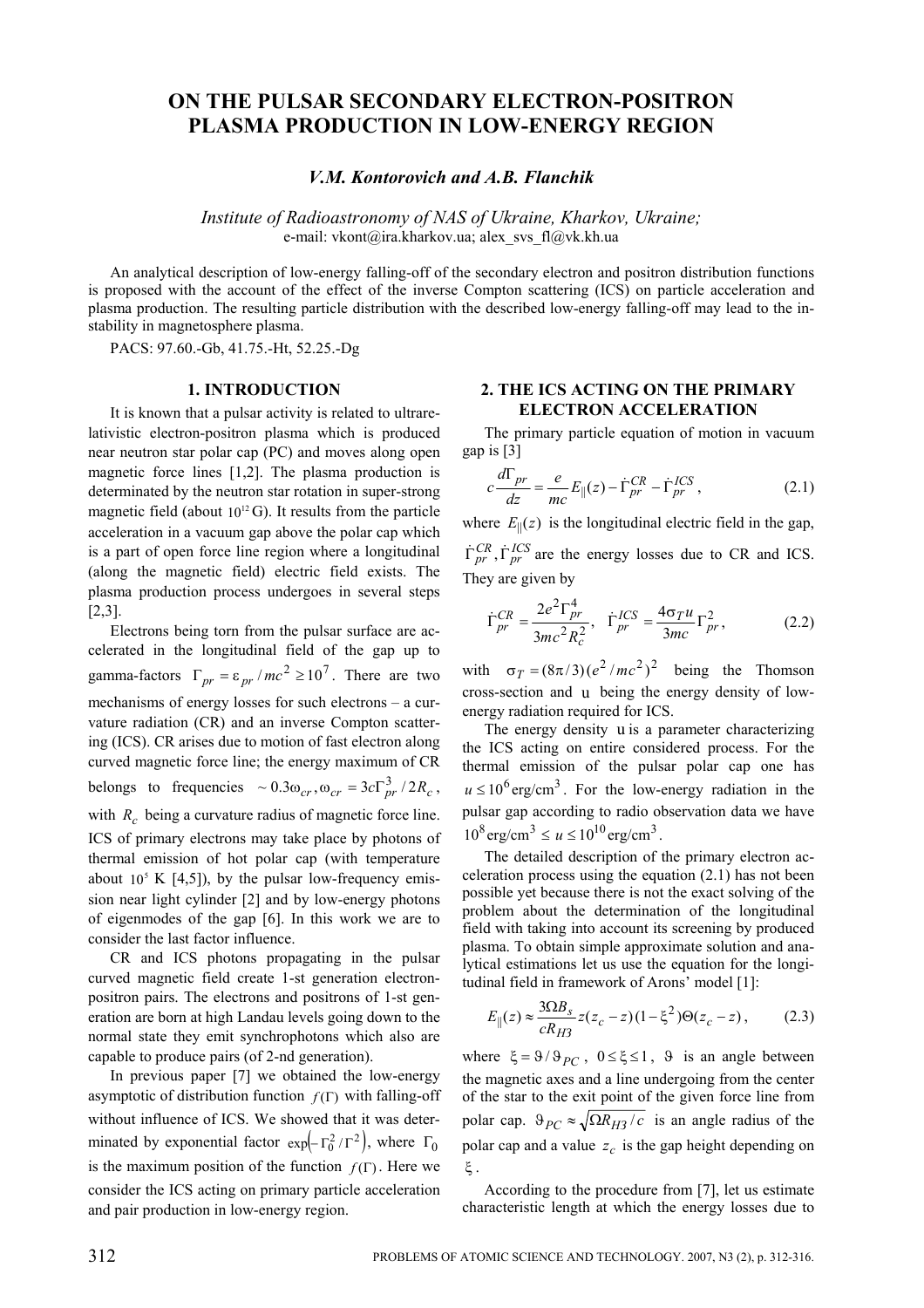ICS become dominant and corresponding primary electron gamma-factor. If CR dominates then the estimation of the height  $z_{CR}$  at which the energy losses due to CR almost compensate acceleration process, is given by [7]

$$
z_{CR} \approx \left(\frac{3R_c^2}{2r_e}\right)^{1/7} \left(\frac{R_{H3}c^2}{3\omega_H\Omega z_c}\right)^{3/7},
$$

where  $r_e = e^2 / mc^2$ ,  $\omega_H = eB_s / mc$ . For pulsar parameters  $P = 0.1$  s,  $B_s = 1.3 \cdot 10^{12}$  G,  $z_c \approx 2 \cdot 10^4$  cm we have  $z_{CR} \approx 1.2 \cdot 10^4$  cm, the numerical solving of the equation (2.1) gives the dependence  $\Gamma_{pr} = \Gamma_{pr}(z)$ , shown in Fig. 1 (curve 1). The estimation of the maximum gamma-factor of primary electron is



*Fig. 1. The dependence of primary particle gammafactor on height z for various mechanisms of losses: 1*−*without ICS* [7]; 2−*with ICS*  $(u = 10^7 \text{ erg/cm}^3)$ ;  $3$ −*with ICS* ( $u = 10^\circ$  *erg* / *cm*<sup>3</sup>)

Let us consider the ICS acting on primary particle acceleration with various values of  $u$ . From (2.2) we obtain the value of gamma-factor  $\Gamma_{pr}^{(eq)}$  at which the energy losses due to CR and ICS become comparable

$$
\Gamma_{pr}^{(eq)} = R_c \sqrt{2\sigma_T u} / e \,. \tag{2.4} \tag{a.1} \tag{h.2}
$$

If  $\Gamma_{pr} \gg \Gamma_{pr}^{(eq)}$  then the CR energy losses dominate, in opposite case ICS losses are significant and for the last case we have from (2.1):  $eE_{\parallel}(z) \approx \sigma_{T} u \Gamma_{pr}^{2}(z)$  then the gamma-factor of primary particle is given by

$$
\Gamma_{pr}(z) \approx mc^2 / (\sigma_T u z), \quad z \sim z_{ICS}, \tag{2.5}
$$

where  $z_{ICS}$  is a height at which the particle almost compensated by ICS. For  $z_{\text{ICS}}$  we obtain an equation

$$
eE_{\parallel}(z_{\rm ICS})z_{\rm ICS}^2 \approx (mc^2)^2/(\sigma_T u). \tag{2.6}
$$

For the Arons' field (2.3) in case of  $z_{\text{ICS}} \ll z_c$  we obtain the estimation for  $z_{\text{ICS}}$ 

$$
z_{ICS} \approx \left(\frac{(mc^2)^2 cR_{H3}}{e\Omega B_s z_c \sigma_T u}\right)^{1/3},
$$
 (2.7) with  $\Phi(x) = x \int_x^{\infty} K$ 

The maximum value of gamma-factor is then

$$
\Gamma_{pr}^{\max} \approx mc^2 / (\sigma_T u z_{ICS}) \propto u^{-2/3}, \qquad (2.8)
$$

the estimations yield in this case  $z_{\text{LCS}} \sim 10^4 ... 1.5 \cdot 10^4 \text{ cm}, \text{ and } \Gamma_{\text{pr}}^{\text{max}} \sim 3 \cdot 10^6 ... 1.5 \cdot 10^7$ with low-energy radiation density  $10^{10}$  erg/cm<sup>3</sup> >  $u > 10^{8}$  erg/cm<sup>3</sup>. The numerical integration of  $(2.1)$  with various values of  $u$  gives the dependences  $\Gamma_{pr} = \Gamma_{pr}(z)$ , shown in Fig. 1 (curves 2,3).

# **3. PAIR PRODUCTION BY CURVATURE RADIATION AND ICS PHOTONS**

Let us consider the process of the electron-positron plasma production in the region above the pulsar vacuum gap. Distribution functions of photons N and produced particles f satisfy the kinetic equations (KE)

$$
c\frac{\partial N}{\partial z} + \frac{3kcB'}{4R_c}\frac{\partial N}{\partial \varepsilon} = -w_{\gamma}(\varepsilon, k)N + q_{CR} + q_{ICS}, (3.1)
$$
  

$$
c\frac{\partial f}{\partial z} = Q_{ICS}(\Gamma, z) + Q_{CR}(\Gamma, z),
$$
 (3.2)

where  $k = \hbar \omega / mc^2$ ,  $\beta$  is an angle between the photon momentum and the magnetic field strength,  $\epsilon = 3kB' \sin \beta / 4$  is a dimensionless photon energy,  $B' = B/B_{cr}$ ,  $B_{cr} = m^2 c^3 / (e\hbar)$ , and  $w_{\gamma}(\varepsilon, k)$  is a probability of pair production by a photon [8]. Functions  $q_{CR}$ ,  $q_{ICS}$ ,  $Q_{CR}$ ,  $Q_{ICS}$  are sources for the photons and secondary plasma particles:

$$
q_{CR} = \int F_{pr}(\Gamma_{pr}) P_{CR}(\Gamma_{pr}, k) d\Gamma_{pr}, \qquad (3.3)
$$

$$
q_{ICS} = \int F_{pr}(\Gamma_{pr}) N_{\text{soft}}(\vec{k}_1) w_{ICS} d\Gamma_{pr} d^3 k_1 , \qquad (3.4)
$$

$$
Q_{CR} = \int w_{\gamma} N_{CR} \delta(\Gamma - 1/\sin \beta) d^3 k, \qquad (3.5)
$$

$$
Q_{ICS} = \int w_{\gamma} N_{ICS} \delta(\Gamma - 1/\sin \beta) d^3 k , \qquad (3.6)
$$

$$
w_{\gamma} = \frac{3^{1/2} \alpha_{f} c}{2^{5/2} \lambda k} \varepsilon e^{-2/\varepsilon}, \varepsilon \ge 3B'/2, \qquad (3.7)
$$

 $(\lambda = \hbar / mc)$ . The condition in (3.7) corresponds to the pair production threshold  $k \sin \beta \geq 2$ .  $N_{\text{soft}}$  is the distribution functions of photons of low-energy radiation in the gap,  $F_{pr}(\Gamma_{pr}) = n_e \delta(\Gamma_{pr} - \Gamma_{pr}(z))$  is the distribution  $n_e$ . The values  $P_{CR}$  *w w*<sub>*ICS*</sub> are probabilities of the curfunction of the primary electrons with the concentration vature radiation and ICS as functions of the energy of final photon [3, 9]

$$
P_{CR}(\Gamma_{pr}, k) = \frac{\sqrt{3}\alpha_f c}{2\pi R_c} \frac{\Gamma_{pr}}{k} \Phi\left(\frac{k}{k_c}\right), k_c = \frac{3\lambda}{2R_c} \Gamma_{pr}^3
$$

$$
w_{ICS} = \frac{5r_c^2}{2V\Gamma_{pr}^2 (mc^2)^2} \frac{8\left(k - k_1 \frac{1 - v_{pr} \cos \alpha}{1 - v_{pr} \cos \zeta}\right)}{k_1 k (1 - v_{pr} \cos \zeta)}, (3.8)
$$

with 
$$
\Phi(x) = x \int_{x}^{x} K_{5/3}(y) dy
$$
,  $v_{pr} = \sqrt{\Gamma_{pr}^2 - 1} / \Gamma$ , and  $\alpha$ 

is an angle between primary electron and initial soft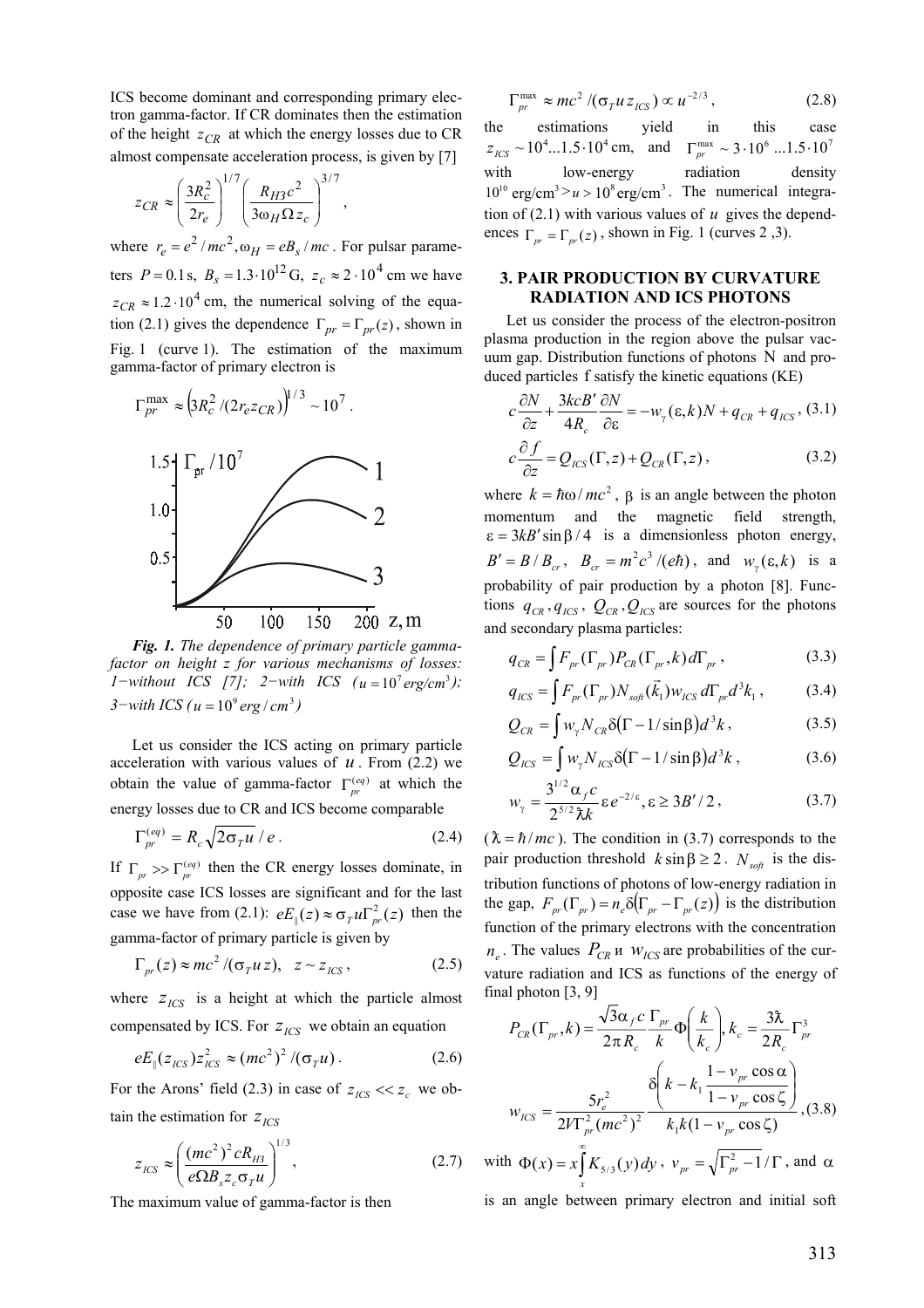photon momenta,  $\zeta$  is an angle between primary electron and final photon momenta, *V* is a volume of region in which ICS is considered. Taking into account (3.8) one can rewrite (3.4) in a form

$$
q_{ICS} = \frac{5\pi r_e^2 n_e}{V k \Gamma_{pr}^2(z)} \int dk_1 N_{\text{soft}}(k_1) \propto \frac{1}{k} \,. \tag{3.9}
$$

In equations (3.5) and (3.6)  $\delta$  – functions mean that are produced at Landau levels  $n_{-}$  and  $n_{+}$  with angles maximum under  $\theta_- = \theta_+ = \theta$  and  $n_- = n_+ = n >> 1$ . a gamma-factor of secondary particle after synchrotron radiation is determinated only by the angle β of photon which produces the particle. Indeed, let  $\gamma$  be the electron (positron) gamma-factor before synchrotron emission. In pulsar magnetic field the relation [10]  $\gamma = k/2$ takes place; let us calculate the particle gamma-factor after synchrotron emission. May the pair components  $\theta$ <sub>-</sub> and  $\theta$ <sub>+</sub> to the magnetic field direction. As it is shown in [10], the pair production probability has a Then from conservation of the momentum projection to the field direction

$$
p_{-}\cos\theta_{-} + p_{+}\cos\theta_{+} = \hbar\frac{\omega}{c}\cos\beta
$$

the relation between angles  $θ$  and  $β$  arises

$$
2p\cos\theta = \hbar\omega\cos\beta/c, \ p = \sqrt{(\hbar\omega/2c)^2 - m_e^2c^2},
$$

or in an equivalent form

$$
\sin^2 \theta = (k^2 \sin^2 \beta - 4)/(k^2 - 4).
$$
 (3.10) *k* sin

is  $v_{\parallel} = \cos \theta \sqrt{1 - 1/\gamma^2}$ . After synchrotron emission the Let us come to the frame  $K'$ , where the particle motion along magnetic field is absent, the velocity of this frame particle gamma-factor in this frame is to be  $\Gamma' = 1$ , returning to the initial frame we have

$$
\Gamma = \Gamma' / \sqrt{1 - v_{\parallel}^2} = 1 / \sqrt{\sin^2 \theta + \cos^2 \theta / \gamma^2},
$$

then, using (3.10), we obtain  $\Gamma = 1/\sin\beta$ .

We find the solution of KEs (3.1) and (3.2) in a form

$$
N = N_{CR} + N_{ICS}, \ f = f_{CR} + f_{ICS}, \tag{3.11}
$$

and distributions  $N_{CR}$ ,  $N_{ICS}$ ,  $f_{CR}$ ,  $f_{ICS}$  satisfy equations

$$
c\frac{\partial N_{CR}}{\partial z} + \frac{3ckB'}{4R_c} \frac{\partial N_{CR}}{\partial \varepsilon} = -w_\gamma(\varepsilon, k) N_{CR} + q_{CR},
$$
  
\n
$$
c\frac{\partial f_{CR}}{\partial z} = Q_{CR}(\Gamma, z),
$$
  
\n
$$
c\frac{\partial N_{ICS}}{\partial z} + \frac{3ckB'}{4R_c} \frac{\partial N_{ICS}}{\partial \varepsilon} = -w_\gamma(\varepsilon, k) N_{ICS} + q_{ICS},
$$

$$
c\frac{\partial f_{ICS}}{\partial z} = Q_{ICS}(\Gamma, z). \tag{3.13}
$$

The solutions for  $N_{CR}$ ,  $f_{CR}$  were obtained before [3] with the low-energy asymptotics [7]

$$
N_{CR} = \frac{\text{const}}{k^2} \Phi\!\left(\frac{k}{k_c}\right) \phi(\varepsilon, k), z \ge \frac{4R_c \varepsilon}{3k B'},
$$

$$
\phi(\varepsilon, k) = \begin{cases} 1, & \varepsilon < 3B'/2 \\ \exp\left(-\frac{k^2}{k^2}\varphi(\varepsilon)\right), & \varepsilon \ge 3B'/2 \end{cases}
$$
 (3.14)

$$
k_*^2 = \frac{\alpha_f R_c}{2\sqrt{6\lambda B'}}, \quad \varphi(\varepsilon) = \int_{3B'/2}^{\varepsilon} x e^{-2/x} dx,
$$

$$
f_{CR}(\Gamma) = \frac{n_{CR}}{n_{CR}} \Gamma^{-2/3} e^{-\left(\frac{\Gamma_0}{\Gamma}\right)^2} \Theta\left(\Gamma - \frac{R_c}{z}\right), \tag{3.15}
$$

$$
\Gamma_0 \approx 0.4 \, \text{B}' \Lambda(k_m) \sqrt{\frac{\alpha R_c}{\hbar} e^{-\frac{4}{3B'}}} \,, \tag{3.16}
$$

where  $n_{CR}$  is the concentration of the particles being produced by CR-photons and

$$
\eta_{CR} = \int_{\Gamma_{\min}}^{\Gamma_{\max}} e^{-(\Gamma_0/\Gamma)^2} \Gamma^{-2/3} d\Gamma
$$
 (3.17)

is normalizing factor.

From (3.14) we see that under  $k < k_c$  the CR-photon spectrum is a power-law:  $N_{CR}(k) \sim 1/k^{5/3}$ . The exponential decreasing of the photon distribution (3.14) in case of  $k \sin \beta > 2$  ( $\epsilon \ge 3B'/2$ ) is explained by the resulting photon deficit due to intensive pair production. According to [3], the pair production process becomes the most effective when

$$
k\sin\beta \approx \frac{4}{3B'\Lambda(k)}, \Lambda(k) = \ln\left(\frac{k_*}{k}\right). \tag{3.18}
$$

In similar way we obtain the solutions for the distributions  $N_{\text{ICS}}$ ,  $f_{\text{ICS}}$ , (ICS contribution). From (3.13) we have for the ICS-photon distribution

$$
N_{ICS} = \text{const} \cdot \phi(\varepsilon, k) / k^2. \tag{3.19}
$$

Substituting the formulae  $(3.6)$ ,  $(3.19)$  to the equation for  $f_{\text{ICS}}$  and integrating, we obtain for the secondary plasma distribution

$$
\frac{\partial f_{ICS}}{\partial z} = \frac{4\Gamma}{R_c \Lambda^2} N_{ICS} \left( k = \frac{4\Gamma}{3B' \Lambda}, z; z_0 \right). \tag{3.20}
$$

 $\frac{\partial f_{ICS}}{\partial \theta} = Q_{ICS}(\Gamma, z)$ . (3.13) point we have  $r_0 = A_0 \sin^2 \theta_0$ . In case of  $\theta, \theta_0 \ll 1$ Here  $z_0 = z - s_\gamma$  is a height of photon emission point and  $s<sub>y</sub>$  is a photon path length. If  $\beta \ll 1$  we have simple relation  $s_\gamma \approx R_c \beta$ . It can be obtained by writing the length of the interval between photon emission and pair production points and using the magnetic force line equation [2]:  $s_y^2 = (\vec{r} - \vec{r}_0)^2 \approx (\Delta r)^2$ ,  $r = A \sin^2 \theta$ , where the parameter of the magnetic force line is introduced  $A = R_L / \xi^2$ ,  $R_L = c / \Omega$ . For the photon emission and tiny changing of  $\xi$  (when one has  $A \approx A_0$ ) we have  $\Delta r = 2A9\Delta\theta$ , the angle difference  $\Delta\theta$  is related to β. Actually, having written the equations of tangent (using coordinates  $z = r \cos \theta$ ,  $y = r \sin \theta$ ) in the emission and the absorption points in a form  $z = P_0 y + const$ ,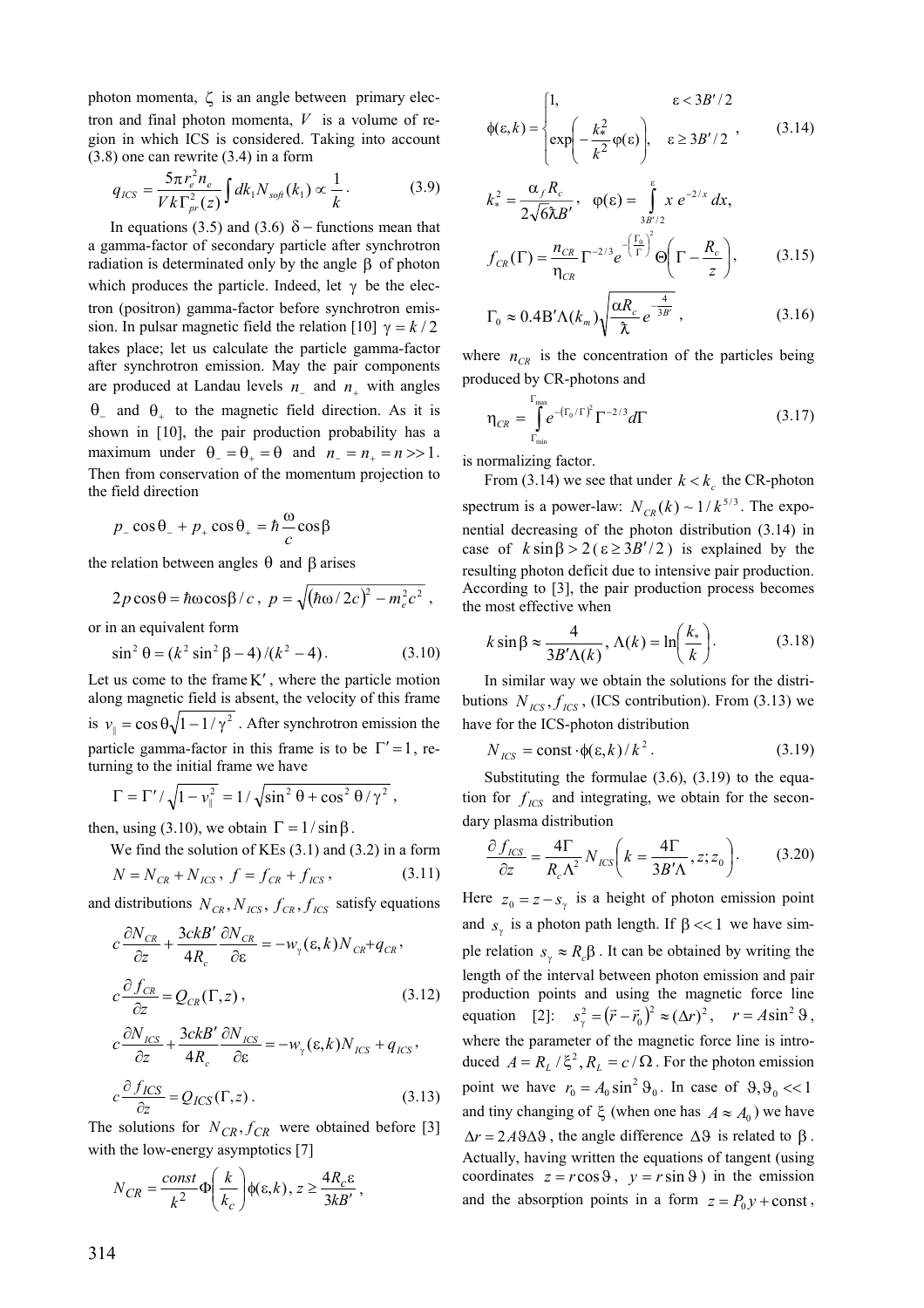and  $z = Py + const$ , with  $P_0 = 2/3\theta_0$ ,  $P = 2/3\theta$ , we obtain *tg*β ≈ β =  $(P_0 - P)/(1 + P_0 P)$ . From here we have a relation  $\beta = 3\Delta\theta/2$ . Thus we obtain

$$
s_{\gamma} \approx \Delta r = 2r\Delta\theta/\theta = 4r\beta/(3\theta) = R_c\beta
$$

 $R_c = 4r/(39)$  being a curvature radius of the dipolar field force line.

,

lation between  $\Lambda$  and  $\Gamma$ Equations  $(3.18)$  and  $(3.20)$  lead to the following re-

$$
3\Lambda \sqrt{\alpha_f R_c B'} = \Gamma e^{\Lambda} \sqrt{32\sqrt{6\lambda}} \,, \tag{3.21}
$$

hence the factor  $\Lambda$  weakly (logarithmically) depends on  $\Gamma$ . It can be seen from (3.14) and (3.16) that the lowenergy behavior of the produced particle distributions is determinated by an exponential factor

$$
\exp\left(-\frac{\Gamma_0^2}{\Gamma^2}\right), \ \Gamma_0 \approx 0.4 \, \text{B}' \Lambda(k_m) \sqrt{\frac{\alpha R_c}{\hbar} e^{-\frac{4}{3B'}}}. \tag{3.22}
$$

From (3.20) we obtain

$$
f_{ICS}(\Gamma) = \frac{n_{ICS}}{n_{ICS}\Gamma} e^{-\left(\frac{\Gamma_0}{\Gamma}\right)^2} \Theta\left(\Gamma - \frac{R_c}{z}\right) \Theta(\Gamma_{ICS} - \Gamma), (3.23)
$$

with  $n_{ICS}$  being the concentration (in a point with coordinate z ) of the particles produced by ICS photons,

$$
\eta_{ICS} = \int_{\Gamma_{\text{min}}}^{\Gamma_{ICS}} e^{-\left(\Gamma_0/\Gamma\right)^2} \Gamma^{-1} d\Gamma \tag{3.24}
$$

is a normalizing factor and  $\Gamma_{ICS}$  is a high-energy end of the spectrum, for which one can write

$$
\Gamma_{ICS} = \frac{3}{4} B' k_{ICS} \Lambda(k_{ICS}), \ k_{ICS} \sim k_{soft}^{max} \Gamma_{pr}^{2}(z), \quad (3.25)
$$

where  $k_{\text{soft}}^{\text{max}}$  is a maximum value of k in the spectrum of low-energy initial photons.

#### **4. THE RESULT DISCUSSION**

We have shown that taking into account pair production by ICS photons leads to the appearance of the additional part in the spectrum of the secondary plasma particles of 1-st generation (3.23). According to (3.19) ICSphotons have a power-law spectrum  $N_{ICS}(k) \propto k^{-2}$ , that is why the power-law asymptotic of the distribution function of particles produced by ICS photons is given by  $f_{ICS}(\Gamma) \propto \Gamma^{-1}$ . The fast falling-off of the distribution function  $N_{ICS}$  with decreasing  $k$  (but still  $k \sin \beta \ge 2$ ) is described by the same absorption coefficient  $\phi(\varepsilon, k)$  (3.14), that in case of curvature radiation. There is an exponential factor  $\exp(-\Gamma_0^2/\Gamma^2)$  which reis a distribution function in a point  $z$  (point O in Fig. 2) sults from coefficient  $\phi(\varepsilon, k)$  in the spectrum (3.23), describing the decreasing of the distribution function  $f_{ICS}(\Gamma)$  in the low-energy region. The function (3.23) and it is determinated by all ICS-photons arriving to this

point with various anglesβ (from different magnetic force lines).



*Fig. 2. A scheme demonstrating the secondary particle distribution in the point O,*  $P_1...P_4$  *are photon emission points* 

this case a transition when  $\Gamma = \Gamma_{ICS}$  between ICS- and In case of high values of energy density of lowenergy radiation (which enters our model as a parameter) the particle production by ICS-photons may predominate over the pair production by CR-photons. In CR-part of the secondary particle spectrum is expected and after it remains only the part related to the curvature radiation. The distribution function of secondary plasma particle (with low-energy, ICS- and CR-asymptotics) normalized by the concentration is shown in Fig. 3.



*Fig. 3. The distribution function of the 1-st generation particles (in a point with*  $z = 2000$  *m). The lowenergy falling-off, CR- and ICS-asymptotics are shown* 

#### **5. CONCLUSIONS**

We have considered the ICS acting on the primary particle acceleration in the pulsar vacuum gap and the pair production by ICS-photons. It has been shown that